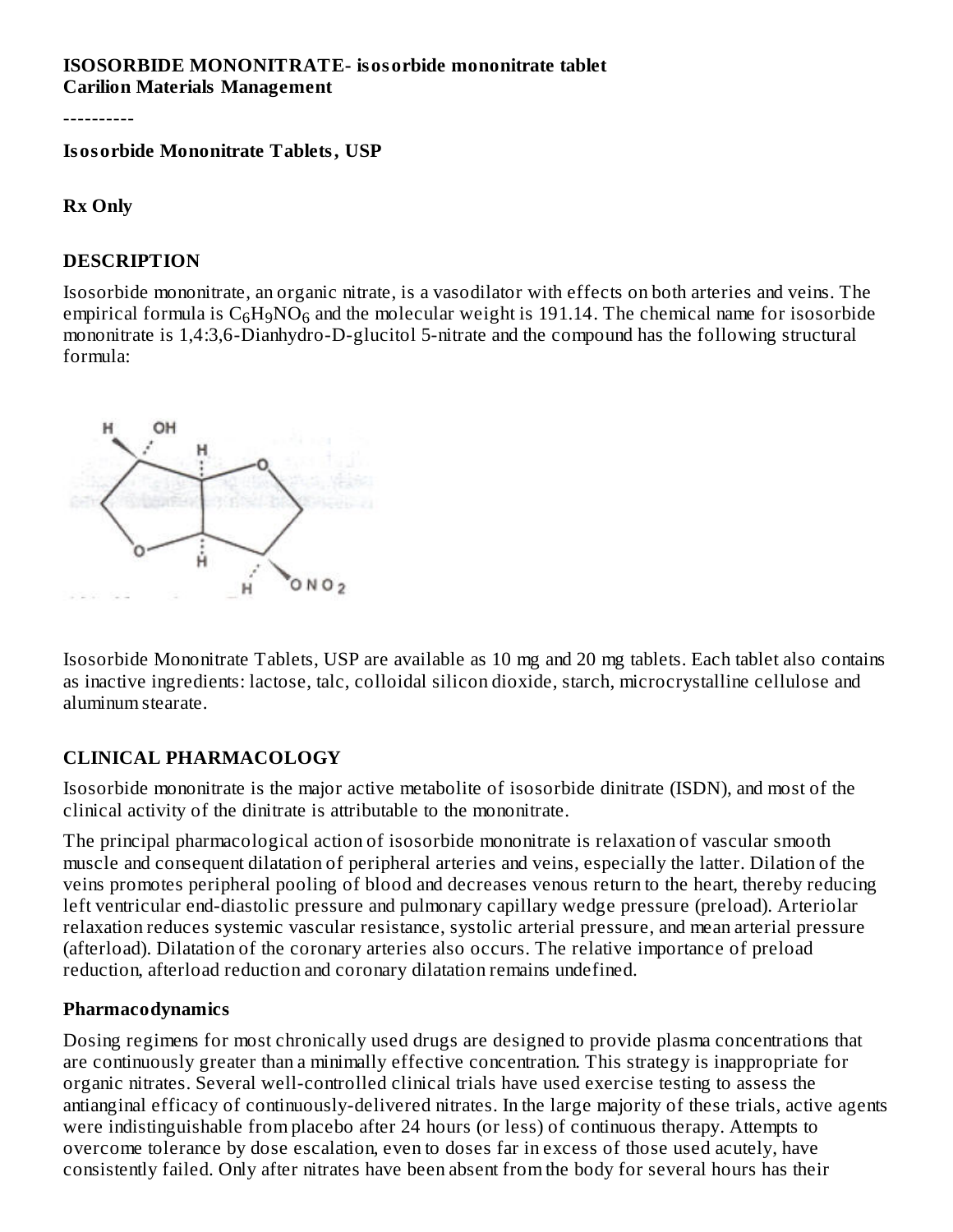antianginal efficacy been restored.

The drug-free interval sufficient to avoid tolerance to isosorbide mononitrate has not been completely defined. In the only regimen of twice-daily isosorbide mononitrate that has been shown to avoid development of tolerance, the two doses of Isosorbide Mononitrate Tablets are given 7 hours apart, so there is a gap of 17 hours between the second dose of each day and the first dose of the next day. Taking account of the relatively long half-life of isosorbide mononitrate this result is consistent with those obtained for other organic nitrates.

The asymmetric twice-daily regimen of Isosorbide Mononitrate Tablets successfully avoided significant rebound/withdrawal effects. The incidence and magnitude of such phenomena have appeared, in studies of other nitrates, to be highly dependent upon the schedule of nitrate administration.

## **Pharmacokinetics**

Isosorbide mononitrate is rapidly and completely absorbed from the gastrointestinal tract. In humans, isosorbide mononitrate is not subject to first pass metabolism in the liver. The absolute bioavailability of isosorbide mononitrate from Isosorbide Mononitrate Tablets is nearly 100%. Peak plasma concentrations usually occur in about 30-60 minutes. Isosorbide mononitrate exhibits dose proportionality over the recommended dose range. Food does not significantly affect the absorption or bioavailability of Isosorbide Mononitrate Tablets. Metoprolol coadministration did not change the pharmacokinetics of isosorbide mononitrate. The volume of distribution is approximately 0.6 L/kg. Plasma protein binding of isosorbide mononitrate was found to be less than 5%.

When radiolabelled isosorbide mononitrate was administered to humans in order to elucidate the metabolic fate, about half of the dose was found denitrated and renally excreted as isosorbide and sorbitol. One quarter of the dose was accounted for as conjugates of the parent drug in the urine. None of these metabolites is vasoactive. Only 2% of the dose was excreted as unchanged drug.

The overall elimination half-life of isosorbide mononitrate is about 5 hours. The rate of clearance is the same in healthy young adults, in patients with various degrees of renal, hepatic or cardiac dysfunction and in the elderly. When radiolabelled isosorbide mononitrate was administered to humans, 93% of the dose was excreted within 48 hours into the urine. Renal excretion was virtually complete after 5 days; fecal excretion amounted to only 1% of the dose.

Isosorbide mononitrate has no known effect on renal and hepatic function. In patients with varying degrees of renal failure, dosage adjustment does not appear necessary. In patients with liver cirrhosis, the pharmacokinetic parameters after a single dose of isosorbide mononitrate were similar to the values found in healthy volunteers.

Isosorbide mononitrate is significantly removed from the blood during hemodialysis; however, an additional dose to compensate for drug lost is not necessary. In patients undergoing continuous ambulatory peritoneal dialysis, blood levels are similar to patients not on dialysis.

# **Clinical Trials**

The acute and chronic antianginal efficacy of isosorbide mononitrate has been confirmed in clinical trials. The clinical efficacy of isosorbide mononitrate was studied in 21 stable angina pectoris patients. After single dose administration of Isosorbide Mononitrate Tablets, 20 mg, the exercise capacity was increased by 42.7% after one hour, 29.6% after 6 hours, and by 25% after eight hours when compared to placebo. Controlled trials of single doses of Isosorbide Mononitrate Tablets have demonstrated that antianginal activity is present about 1 hour after dosing, with peak effect seen from 1-4 hours after dosing.

In one multicenter placebo-controlled trial, isosorbide mononitrate was found to be safe and effective during acute and chronic (3 weeks) treatment of angina pectoris. Two hundred fourteen (214) patients were enrolled in the trial; 54 patients were randomized to receive placebo and 106 patients were randomized to receive 10 or 20 mg of Isosorbide Mononitrate Tablets twice daily seven hours apart.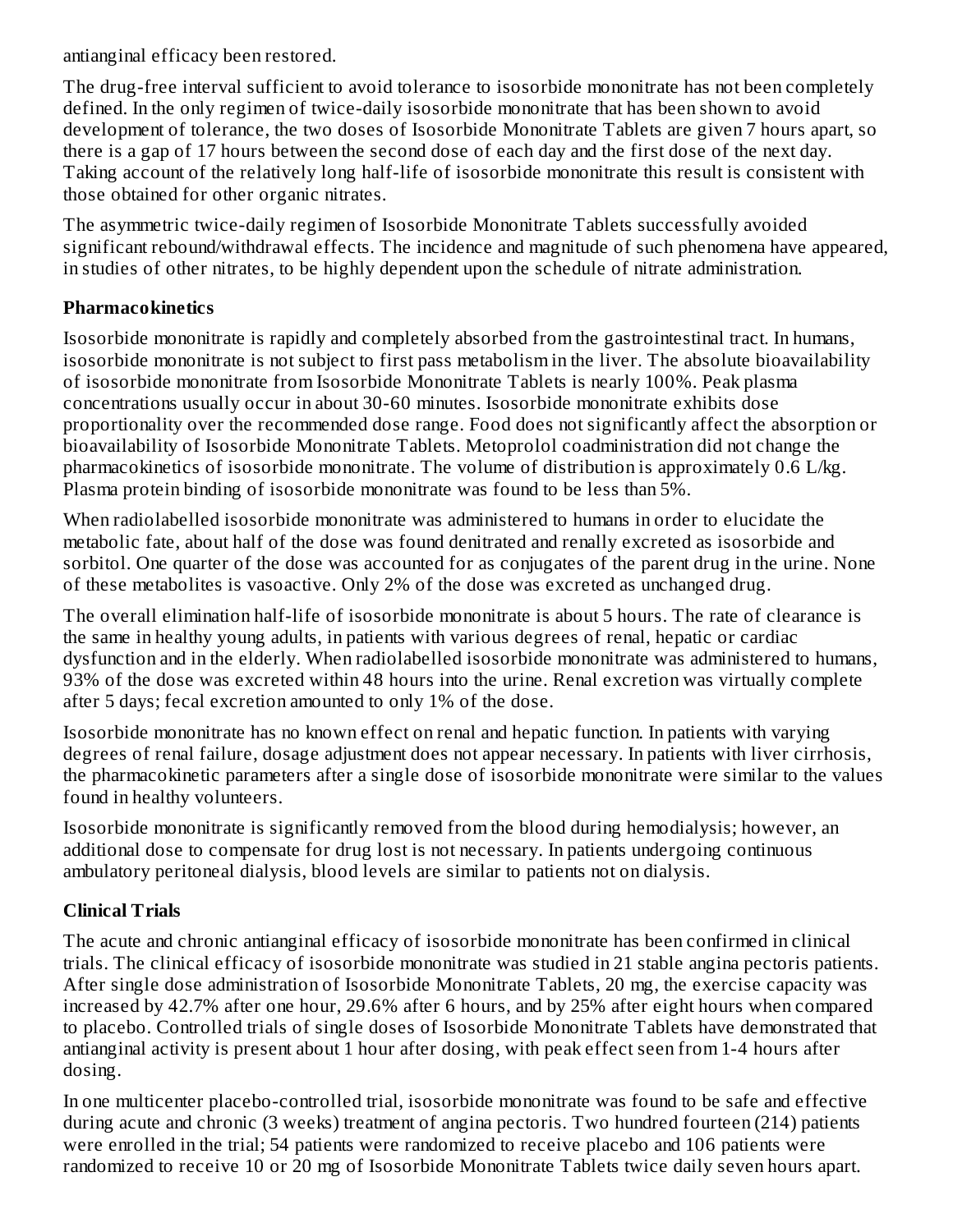The largest effect of isosorbide mononitrate, compared to placebo, was on day one - dose one. Although 14 hours after the first dose of day 14, the increase in exercise tolerance due to isosorbide mononitrate was statistically significant, the increase was about half of that seen 2 hours after the first dose of day one. On day 21, two hours after the first dose the effect of isosorbide mononitrate was 60 to 70% of that seen on day one.

#### **INDICATIONS AND USAGE**

Isosorbide Mononitrate Tablets are indicated for the prevention and treatment of angina pectoris due to coronary artery disease. The onset of action of oral isosorbide mononitrate is not sufficiently rapid for this product to be useful in aborting an acute anginal episode.

## **CONTRAINDICATIONS**

Isosorbide mononitrate is contraindicated in patients who are allergic to it.

Do not use isosorbide mononitrate in patients who are taking certain drugs for erectile dysfunction (phosphodiesterase inhibitors), such as sildenafil, tadalafil, or vardenafil. Concomitant use can cause severe hypotension, syncope, or myocardial ischemia.

Do not use isosorbide mononitrate in patients who are taking the soluble guanylate cyclase stimulator riociguat. Concomitant use can cause hypotension.

#### **WARNINGS**

**Amplification of the vasodilatory effects of isosorbide mononitrate by sildenafil can result in s evere hypotension. The time cours e and dos e dependence of this interaction have not been studied. Appropriate supportive care has not been studied, but it s eems reasonable to treat this as a nitrate overdos e, with elevation of the extremities and with central volume expansion.**

The benefits of isosorbide mononitrate in patients with acute myocardial infarction or congestive heart failure have not been established. Because the effects of isosorbide mononitrate are difficult to terminate rapidly, this drug is not recommended in these settings.

If isosorbide mononitrate is used in these conditions, careful clinical or hemodynamic monitoring must be used to avoid the hazards of hypotension and tachycardia.

#### **PRECAUTIONS**

#### **General**

Severe hypotension, particularly with upright posture, may occur with even small doses of isosorbide mononitrate. This drug should therefore be used with caution in patients who may be volume depleted or who, for whatever reason, are already hypotensive. Hypotension induced by isosorbide mononitrate may be accompanied by paradoxical bradycardia and increased angina pectoris.

Nitrate therapy may aggravate the angina caused by hypertrophic cardiomyopathy. In industrial workers who have had long-term exposure to unknown (presumably high) doses of organic nitrates, tolerance clearly occurs. Chest pain, acute myocardial infarction, and even sudden death have occurred during temporary withdrawal of nitrates from these workers, demonstrating the existence of true physical dependence. The importance of these observations to the routine, clinical use of oral isosorbide mononitrate is not known.

#### **Information for Patients**

Patients should be told that the antianginal efficacy of Isosorbide Mononitrate Tablets can be maintained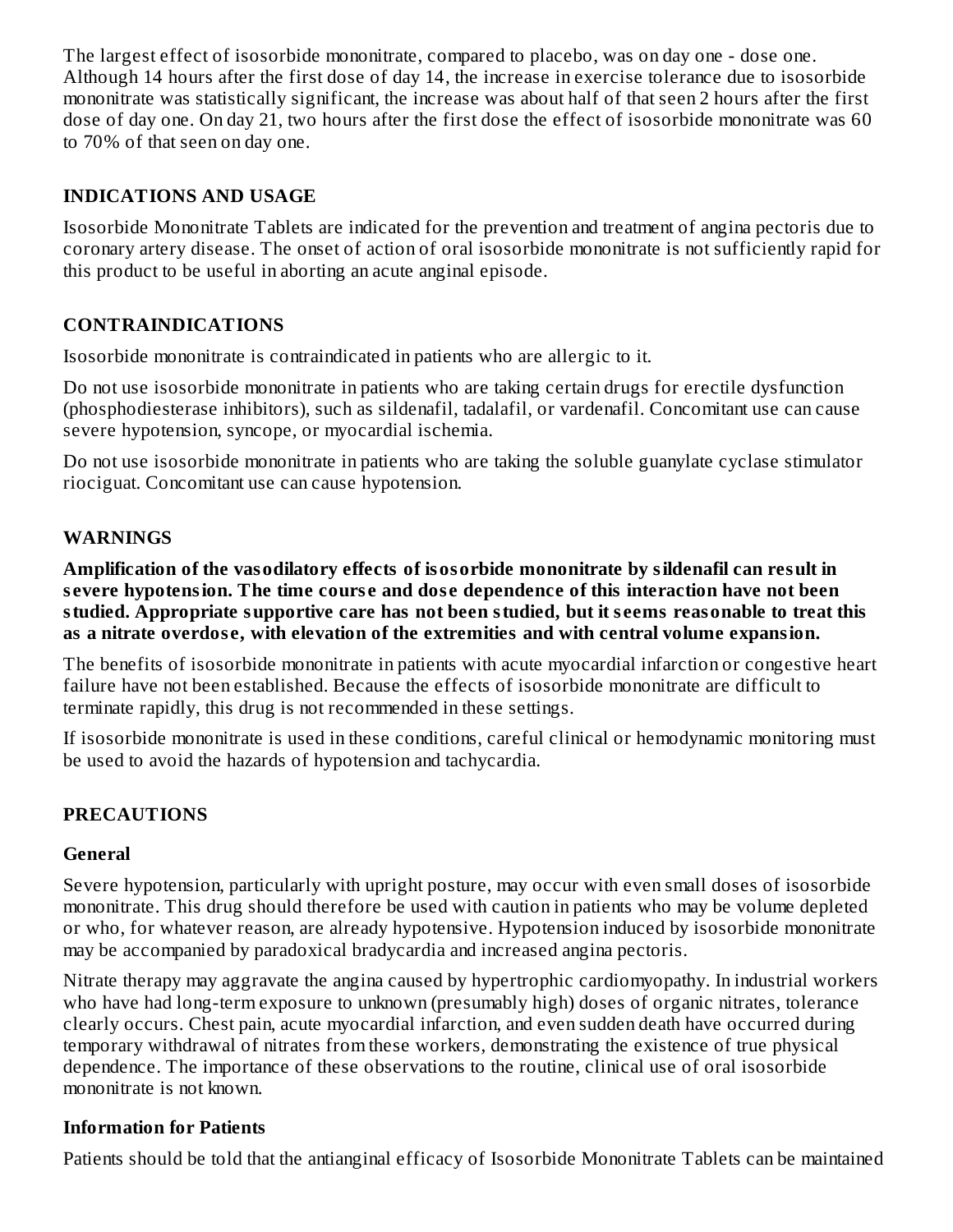by carefully following the prescribed schedule of dosing (two doses taken seven hours apart). For most patients, this can be accomplished by taking the first dose on awakening and the second dose 7 hours later.

As with other nitrates, daily headaches sometimes accompany treatment with isosorbide mononitrate. In patients who get these headaches, the headaches are a marker of the activity of the drug. Patients should resist the temptation to avoid headaches by altering the schedule of their treatment with isosorbide mononitrate, since loss of headache may be associated with simultaneous loss of antianginal efficacy. Aspirin and/or acetaminophen, on the other hand, often successfully relieve isosorbide mononitrateinduced headaches with no deleterious effect on isosorbide mononitrate's antianginal efficacy.

Treatment with isosorbide mononitrate may be associated with light-headedness on standing, especially just after rising from a recumbent or seated position. This effect may be more frequent in patients who have also consumed alcohol.

# **Drug Interactions**

Concomitant use of isosorbide mononitrate with phosphodiesterase inhibitors in any form is contraindicated (see CONTRAINDICATIONS).

Concomitant use of isosorbide mononitrate with riociguat, a soluble guanylate cyclase stimulator, is contraindicated (see CONTRAINDICATIONS).

The vasodilating effects of isosorbide mononitrate may be additive with those of other vasodilators. Alcohol, in particular, has been found to exhibit additive effects of this variety.

Marked symptomatic orthostatic hypotension has been reported when calcium channel blockers and organic nitrates were used in combination. Dose adjustments of either class of agents may be necessary.

# **Carcinogenesis, Mutagenesis, Impairment of Fertility**

No evidence of carcinogenicity was observed in rats exposed to isosorbide mononitrate in their diets at doses of up to 900 mg/kg/day for the first six months and 500 mg/kg/day for the remaining duration of a study in which males were dosed for up to 121 weeks and females were dosed for up to 137 weeks. No evidence of mutagenicity was seen in vitro in the Salmonella test (Ames test), in human peripheral lymphocytes, in Chinese hamster cells (V79) or, in vivo in the rat micronucleus test. In a study on the fertility and breeding capacity of two generations of rats, isosorbide mononitrate had no adverse effects on fertility or general reproductive performance with oral doses up to 120 mg/kg/day. A dose of 360 mg/kg/day was associated with increased mortality in treated males and females and a reduced fertility index. (See table at end of *Pregnancy* section for animal-to-human dosage comparisons.)

# **Pregnancy**

Teratogenic Effects

# *Pregnancy Category B*

Reproduction studies performed in rats and rabbits at doses of up to 540 and 810 mg/kg/day, respectively, have revealed no evidence of harm to the fetus due to isosorbide mononitrate. There are, however, no adequate and well-controlled studies in pregnant women. Because animal reproduction studies are not always predictive of human response, isosorbide mononitrate should be used during pregnancy only if clearly needed.

# Nonteratogenic Effects

Birth weights, neonatal survival and development, and incidence of stillbirths were adversely affected when pregnant rats were administered oral doses of 540 (but not 270) mg isosorbide mononitrate/kg/day during late gestation and lactation. This dose was associated with decreased maternal body weight gain and decreased maternal motor activity.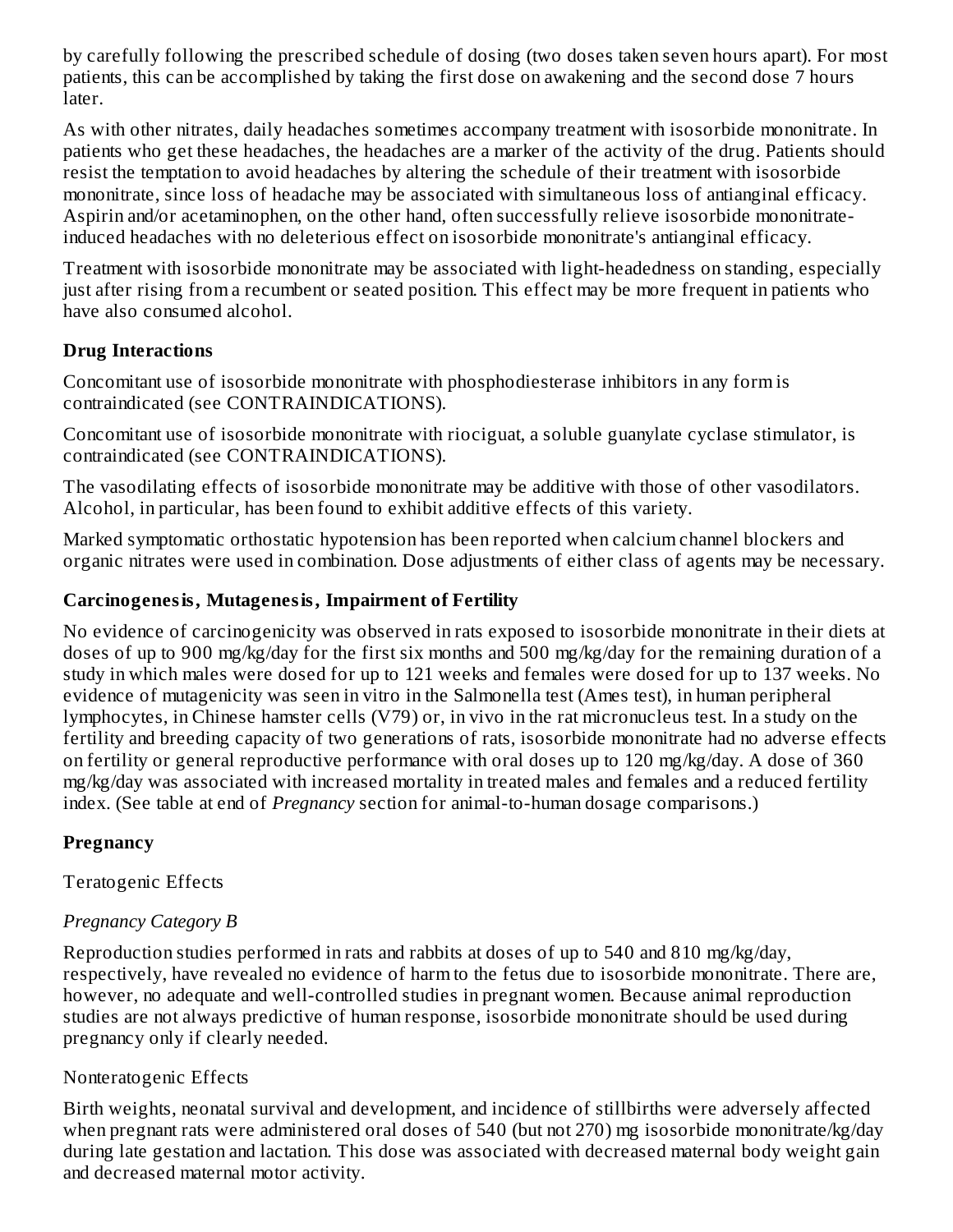| <b>Species</b> | <b>Daily Dose</b> | <b>Multiple of MRHD*</b><br><b>Based on:</b> |                     |  |  |
|----------------|-------------------|----------------------------------------------|---------------------|--|--|
|                | (mg/kg)           | <b>Body Weight</b>                           | <b>Body Surface</b> |  |  |
| Rabbit         | 810               | 1013                                         | 375                 |  |  |
| Rat            | 900               | 1125                                         | 195                 |  |  |
|                | 540               | 675                                          | 117                 |  |  |
|                | 500               | 625                                          | 108                 |  |  |
|                | 360               | 450                                          | 78                  |  |  |
|                | 270               | 338                                          | 59                  |  |  |

Calculations assume a human weight of 50 kg and human body surface area of 1.46  $m<sup>2</sup>$ , a rabbit weight of 2 kg and rabbit body surface area of 0.163  $m^2$ , and a rat weight of 150 g and rat body surface area of  $0.025 \text{ m}^2$ .

\* Maximum recommended human dose (MRHD) is 20 mg bid.

#### **Nursing Mothers**

It is not known whether isosorbide mononitrate is excreted in human milk. Because many drugs are excreted in human milk, caution should be exercised when isosorbide mononitrate is administered to a nursing woman.

## **Pediatric Us e**

Safety and effectiveness of isosorbide mononitrate in pediatric patients have not been established.

## **Geriatric Us e**

Clinical studies of isosorbide mononitrate did not include sufficient numbers of subjects aged 65 and over to determine whether they respond differently from younger subjects. Other reported clinical experience has not identified differences in responses between the elderly and younger patients. In general, dose selection for an elderly patient should be cautious, usually starting at the low end of the dosing range, reflecting the greater frequency of decreased hepatic, renal, or cardiac function, and of concomitant disease or other drug therapy.

# **ADVERSE REACTIONS**

Headache is the most frequent side effect and was the cause of 2% of all dropouts from controlledclinical trials. Headache decreased in incidence after the first few days of therapy.

The following table shows the frequency of adverse reactions observed in 1% or more of subjects in 6 placebo-controlled trials, conducted in the United States and abroad. The same table shows the frequency of withdrawal for these adverse reactions. In many cases the adverse reactions were of uncertain relation to drug treatment.

| 6 Placebo-Controlled Studies       |                |                 |                                     |                 |  |  |  |
|------------------------------------|----------------|-----------------|-------------------------------------|-----------------|--|--|--|
| Dose                               | <b>Placebo</b> | 5 <sub>mg</sub> | $10 \text{ mg}$                     | $20 \text{ mg}$ |  |  |  |
| <b>Patients</b>                    | 160            | 54              | 52                                  | 159             |  |  |  |
| Headache                           | 6% (0%)        |                 | 17% (0%) 13% (0%) 35% (5%)          |                 |  |  |  |
| Fatigue                            | $2\% (0\%)$    |                 | $0\% (0\%)$ 4\% $(0\%)$ 1\% $(0\%)$ |                 |  |  |  |
| <b>Upper Respiratory Infection</b> | $\leq$ 1% (0%) |                 | $0\%$ (0%)   4% (0%)   1% (0%)      |                 |  |  |  |
| Pain                               | $1\% (0\%)$    |                 | 4% (0%)   0% (0%)   <1% (0%)        |                 |  |  |  |
| <b>Dizziness</b>                   | 1% (0%)        |                 | $0\% (0\%)$   0% (0%)   4% (0%)     |                 |  |  |  |

# **Frequency of Advers e Reactions (Dis continuations) \***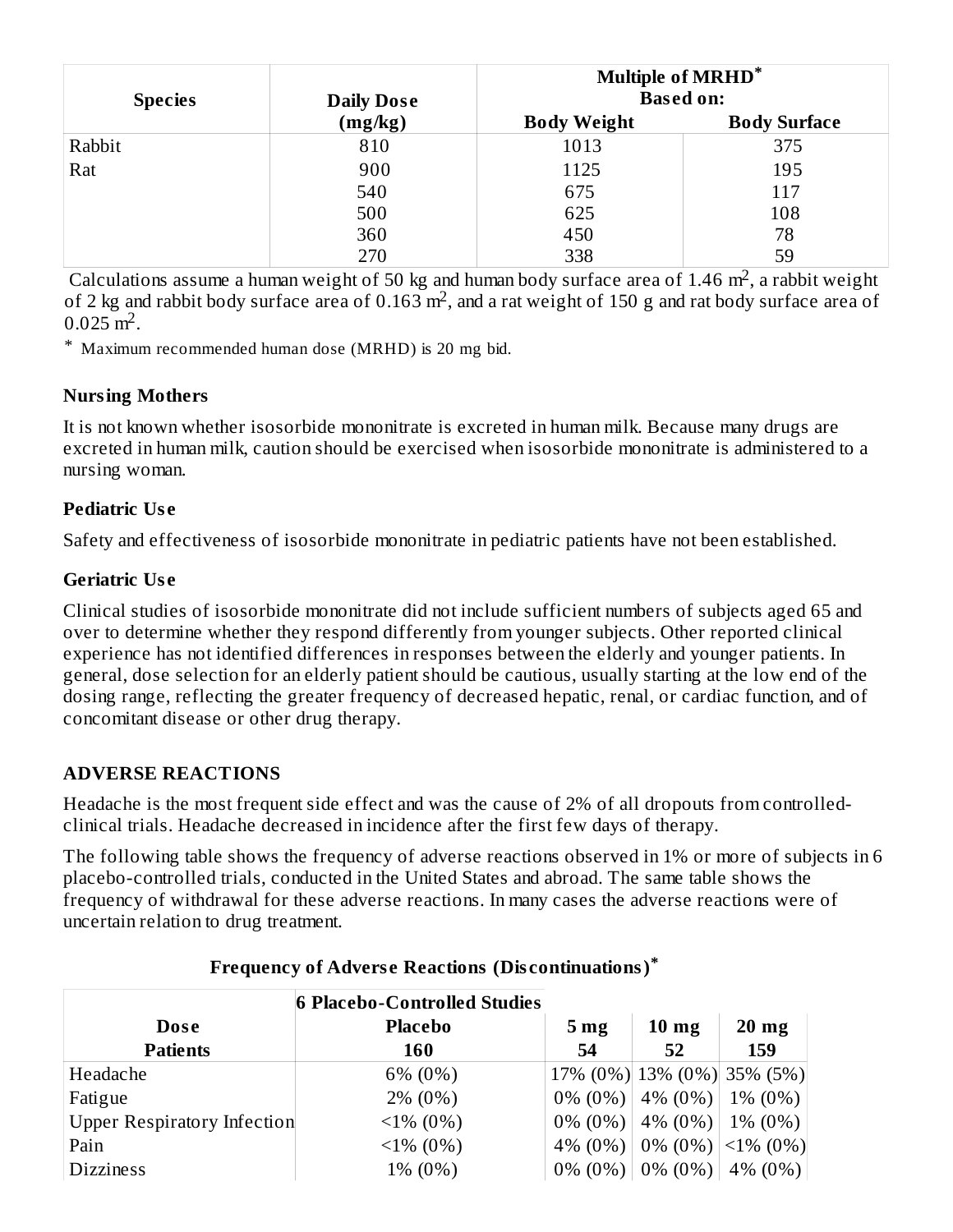| Nausea                    | $\leq$ 1% (0%) | $0\%$ (0%)  | $0\% (0\%)$ | $3\% (2\%)$    |
|---------------------------|----------------|-------------|-------------|----------------|
| Increased Cough           | $1\% (0\%)$    | $0\% (0\%)$ | $2\% (0\%)$ | $\leq$ 1% (0%) |
| Rash                      | $0\%$ (0%)     | $2\% (2\%)$ | $0\% (0\%)$ | $\leq$ 1% (0%) |
| Abdominal Pain            | $\leq$ 1% (0%) | $0\% (0\%)$ | $2\% (0\%)$ | $0\% (0\%)$    |
| <b>Allergic Reaction</b>  | $0\%$ (0%)     | $0\%$ (0%)  | $2\% (0\%)$ | $0\% (0\%)$    |
| Cardiovascular Disorder   | $0\%$ (0%)     | $2\% (0\%)$ | $0\%$ (0%)  | $0\% (0\%)$    |
| Chest Pain                | $\leq$ 1% (0%) | $0\%$ (0%)  | $2\% (0\%)$ | $\leq$ 1% (0%) |
| Diarrhea                  | $0\%$ (0%)     | $0\%$ (0%)  | $2\% (0\%)$ | $0\% (0\%)$    |
| Flushing                  | $0\%$ (0%)     | $0\% (0\%)$ | $2\% (0\%)$ | $0\% (0\%)$    |
| <b>Emotional Lability</b> | $0\%$ (0%)     | $2\% (0\%)$ | $0\%$ (0%)  | $0\% (0\%)$    |
| Pruritus                  | 1% (0%)        | 2% (2%)     | $0\%$ (0%)  | $0\% (0\%)$    |

\* Some individuals discontinued for multiple reasons.

Other adverse reactions, each reported by fewer than 1% of exposed patients, and in many cases of uncertain relation to drug treatment, were:

| Cardiovascular:   | acute myocardial infarction, apoplexy, arrhythmias, bradycardia, edema,<br>hypertension, hypotension, pallor, palpitations, tachycardia. |
|-------------------|------------------------------------------------------------------------------------------------------------------------------------------|
| Dermatologic:     | sweating.                                                                                                                                |
| Gastrointestinal: | anorexia, dry mouth, dyspepsia, thirst, vomiting, decreased weight.                                                                      |
| Genitourinary:    | prostatic disorder.                                                                                                                      |
| Miscellaneous:    | amblyopia, back pain, bitter taste, muscle cramps, neck pain, paresthesia,<br>susurrus aurium.                                           |
| Neurologic:       | anxiety, impaired concentration, depression, insomnia, nervousness,<br>nightmares, restlessness, tremor, vertigo.                        |
| Respiratory:      | asthma, dyspnea, sinusitis.                                                                                                              |

Extremely rarely, ordinary doses of organic nitrates have caused methemoglobinemia in normalseeming patients; for further discussion of its diagnosis and treatment see **Overdosage**.

# **OVERDOSAGE**

#### **Hemodynamic Effects**

The ill effects of isosorbide mononitrate overdose are generally the results of isosorbide mononitrate's capacity to induce vasodilatation, venous pooling, reduced cardiac output, and hypotension. These hemodynamic changes may have protean manifestations, including increased intracranial pressure, with any or all of persistent throbbing headache, confusion, and moderate fever; vertigo; palpitations; visual disturbances; nausea and vomiting (possibly with colic and even bloody diarrhea); syncope (especially in the upright posture); air hunger and dyspnea, later followed by reduced ventilatory effort; diaphoresis, with the skin either flushed or cold and clammy; heart block and bradycardia; paralysis; coma; seizures and death.

Laboratory determinations of serum levels of isosorbide mononitrate and its metabolites are not widely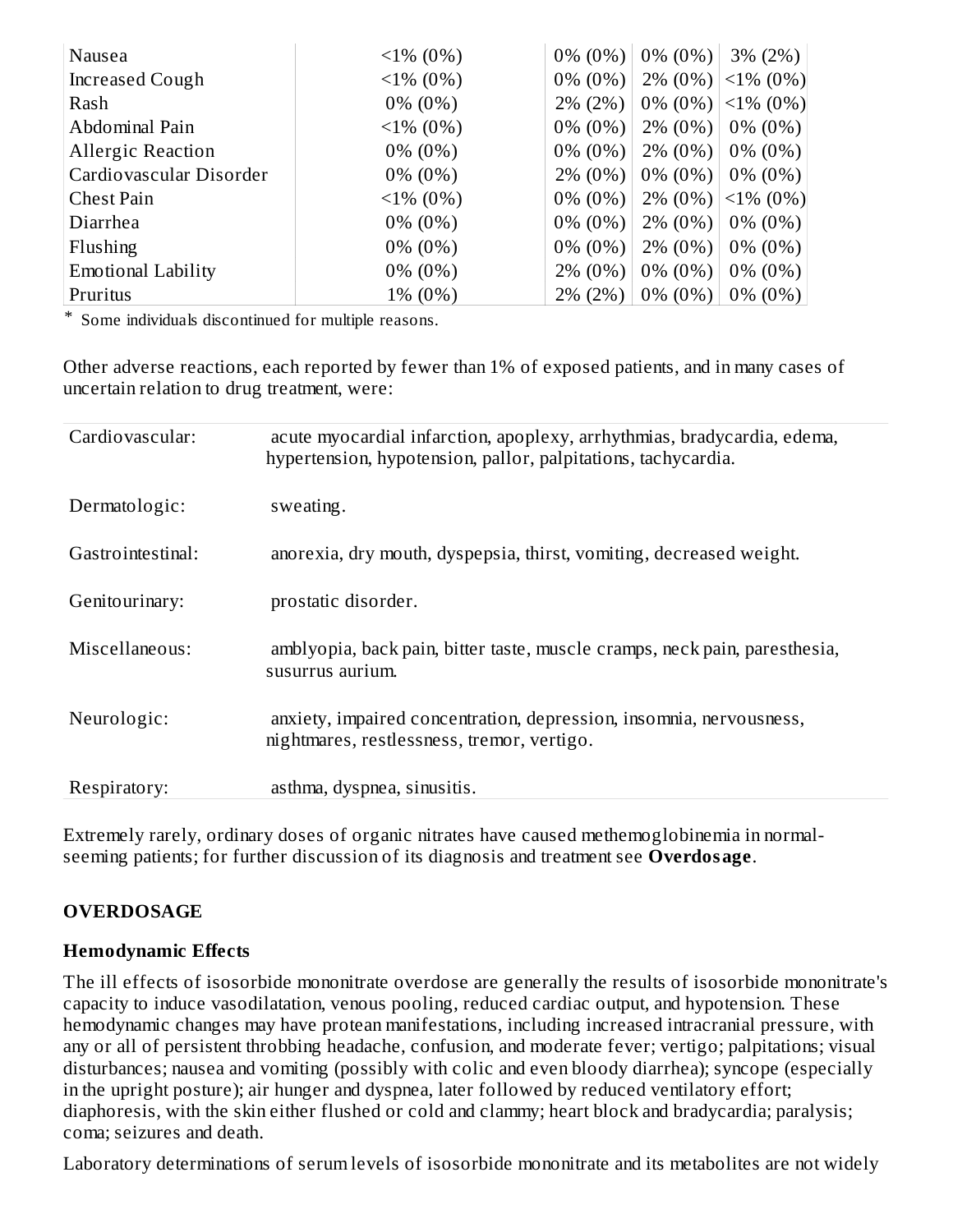available, and such determinations have, in any event, no established role in the management of isosorbide mononitrate overdose.

There are no data suggesting what dose of isosorbide mononitrate is likely to be life-threatening in humans. In rats and mice, there is significant lethality at oral doses of 1965 mg/kg and 2581 mg/kg, respectively.

No data are available to suggest physiological maneuvers (e.g., maneuvers to change the pH of the urine) that might accelerate elimination of isosorbide mononitrate. Isosorbide mononitrate is significantly removed from the blood during hemodialysis.

No specific antagonist to the vasodilator effects of isosorbide mononitrate is known, and no intervention has been subject to controlled study as a therapy of isosorbide mononitrate overdose. Because the hypotension associated with isosorbide mononitrate overdose is the result of venodilatation and arterial hypovolemia, prudent therapy in this situation should be directed toward an increase in central fluid volume. Passive elevation of the patient's legs may be sufficient, but intravenous infusion of normal saline of similar fluid may also be necessary.

The use of epinephrine or other arterial vasoconstrictors in this setting is likely to do more harm than good.

In patients with renal disease or congestive heart failure, therapy resulting in central volume expansion is not without hazard. Treatment of isosorbide mononitrate overdose in these patients may be subtle and difficult, and invasive monitoring may be required.

## **Methemoglobinemia**

Methemoglobinemia has been reported in patients receiving other organic nitrates, and it probably could also occur as a side effect of isosorbide mononitrate. Certainly nitrate ions liberated during metabolism of isosorbide mononitrate can oxidize hemoglobin into methemoglobin. Even in patients totally without cytochrome b5 reductase activity, however, and even assuming that the nitrate moiety of isosorbide mononitrate is quantitatively applied to oxidation of hemoglobin, about 2 mg/kg of isosorbide mononitrate should be required before any of these patients manifests clinically significant  $(≥10%)$ methemoglobinemia. In patients with normal reductase function, significant production of methemoglobin should require even larger doses of isosorbide mononitrate. In one study in which 36 patients received 2-4 weeks of continuous nitroglycerin therapy at 3.1 to 4.4 mg/hr (equivalent, in total administered dose of nitrate ions, to  $7.8 - 11.1$  mg of isosorbide mononitrate per hour), the average methemoglobin level measured was 0.2%; this was comparable to that observed in parallel patients who received placebo.

Notwithstanding these observations, there are case reports of significant methemoglobinemia in association with moderate overdoses of organic nitrates. None of the affected patients had been thought to be unusually susceptible.

Methemoglobin levels are available from most clinical laboratories. The diagnosis should be suspected in patients who exhibit signs of impaired oxygen delivery despite adequate cardiac output and adequate arterial  $\rm p0_2$ . Classically, methemoglobinemic blood is described as chocolate brown, without color change on exposure to air.

When methemoglobinemia is diagnosed, the treatment of choice is methylene blue, 1-2 mg/kg intravenously.

# **DOSAGE AND ADMINISTRATION**

The recommended regimen of Isosorbide Mononitrate Tablets is 20 mg twice daily, with the doses seven hours apart. A starting dose of 5 mg (½ tablet of the 10 mg dosing strength) might be appropriate for persons of particularly small stature but should be increased to at least 10 mg by the second or third day of therapy. Dosage adjustments are not necessary for elderly patients or patients with altered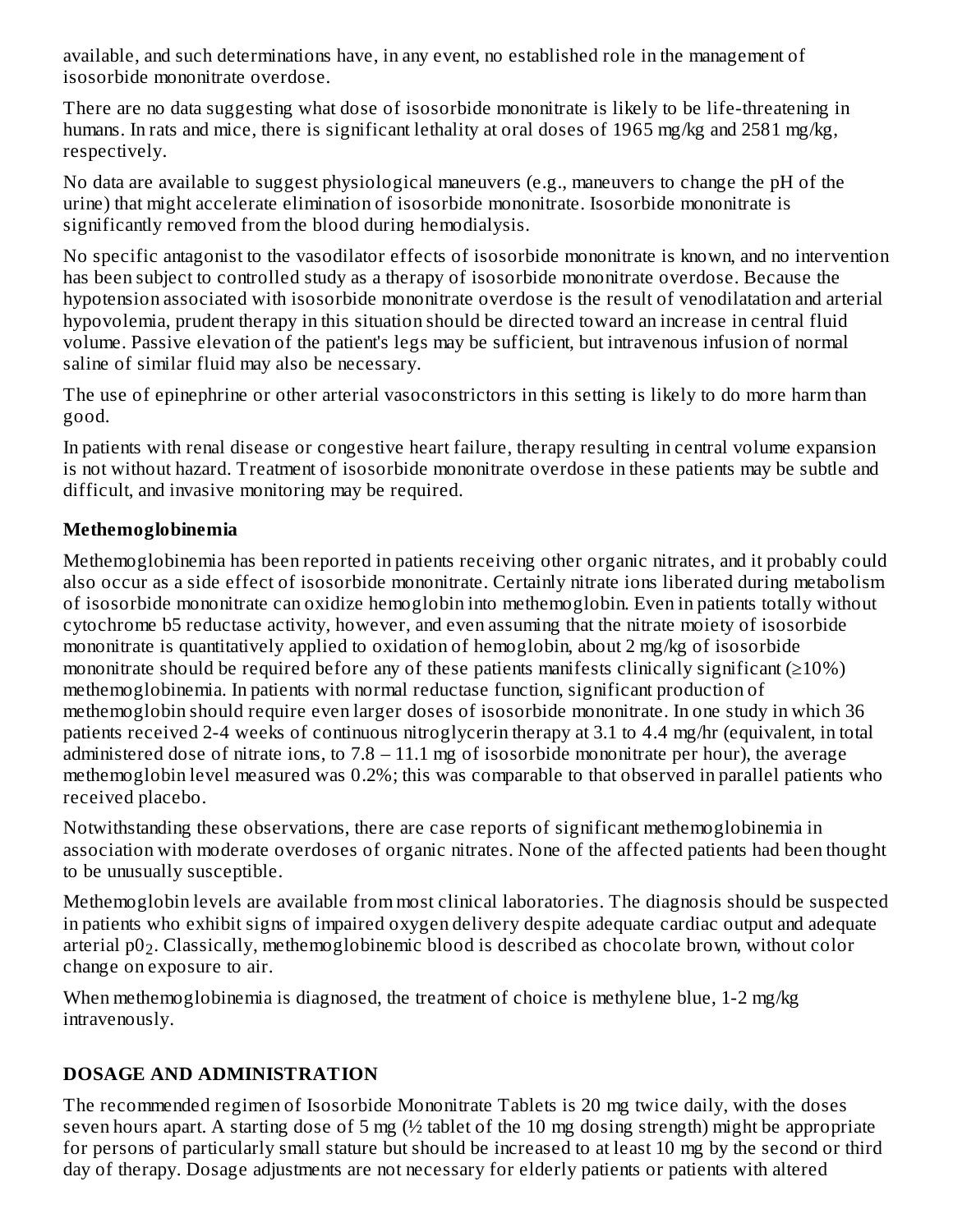hepatic or renal function.

As noted above (**Clinical Pharmacology**), multiple studies of organic nitrates have shown that maintenance of continuous 24-hour plasma levels results in refractory tolerance. The asymmetric (2 doses, 7 hours apart) dosing regimen for Isosorbide Mononitrate Tablets provides a daily nitrate-free interval to minimize the development of tolerance.

As also noted under **Clinical Pharmacology**, well-controlled studies have shown that tolerance to Isosorbide Mononitrate Tablets occurs to some extent when using the twice-daily regimen in which the two doses are given seven hours apart. This regimen has been shown to have antianginal efficacy beginning one hour after the first dose and lasting at least seven hours after the second dose. The duration (if any) of antianginal activity beyond fourteen hours has not been studied.

In clinical trials, isosorbide mononitrate has been administered in a variety of regimens and doses. Doses above 20 mg twice a day (with the doses seven hours apart) have not been adequately studied. Doses of 5 mg twice a day are clearly effective (effectiveness based on exercise tolerance) for only the first day of a twice-a-day (with doses 7 hours apart) regimen.

#### **HOW SUPPLIED**

Product: 68151-0314

NDC: 68151-0314-0 1 TABLET in a PACKAGE

Distributed by: Lannett Company Inc. Philadelphia, PA 19154

Made in the USA

Printed in U.S.A.

CIA71194E

Rev. 10/16

#### **Venlafaxine HCL 25 mg tabs**



# **ISOSORBIDE MONONITRATE**

isosorbide mononitrate tablet

#### **Product Information**